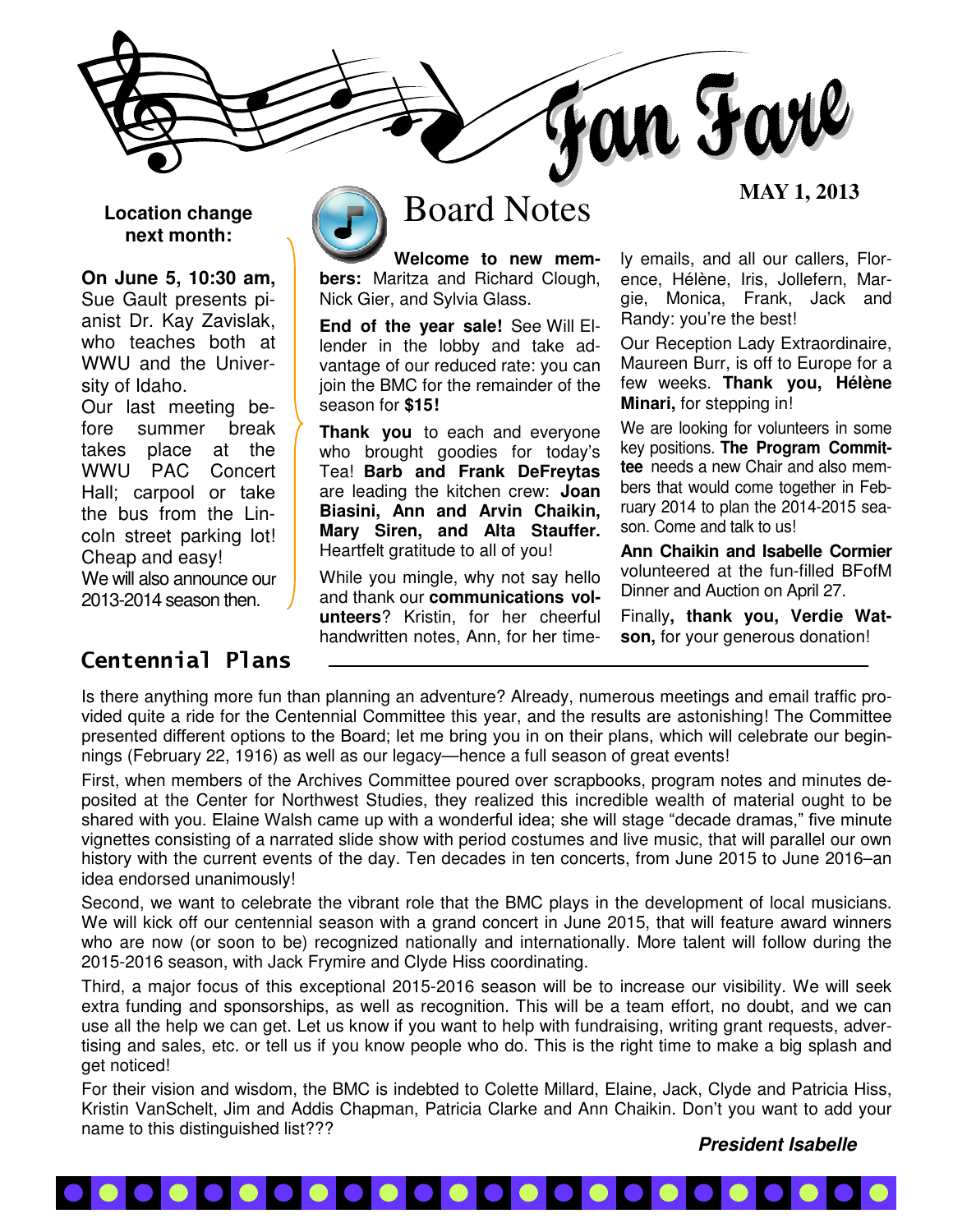# **Biographies**



Soprano **Tracy Rhodus Satterfield** holds a Bachelor of Music Degree in Vocal Performance from Western Washington University and Master of Music and Doctor of Musical Arts Degrees in Vocal Performance from Rice University. She has twice been a regional finalist in the Metropolitan Opera Council Auditions and placed fifth nationally in the NATS Artist Awards Competition. Favorite operatic appearances include Violetta (La Traviata) with Bellevue Opera, Queen of the Night (The Magic Flute) with Emerald City Opera, and Fire/ Princess/Nightingale (L'Enfant et les Sortilèges) with the Tanglewood Music Center. For her Alice Tully Hall debut with Teatro Grattacielo, Italian newspaper America Oggi called her "The discovery of the evening" and "Marvelously expressive," and Opera News praised her "silvery soprano gleam."

Committed to the performance of modern music, Dr. Satterfield has premiered works for the Pittsburgh New Music Ensemble, Foundation for Modern Music, and Composers Inc. Boston Globe critic Richard Dyer hailed her performance of Charles Wuorinen's Fenton Songs II at the Tanglewood Festival of Contemporary Music as, "Remarkable". In June of 2013 she will record two works by composer Thomas Osbourne (which were written for her) with Aperio, Music of the Americas.

Also a dedicated teacher, Dr. Satterfield was an Associate Singing

Voice Specialist at the Sound Singing Institute (a center for voice rehabilitation), a lecturer in vocal physiology at Rice University, and an instructor of voice for the Houston Grand Opera, Texas Southern University, Vancouver International Song Institute and Interlochen Summer Arts Camp. She currently maintains a private studio in Vancouver, B.C.

**William Chapman Nyaho** received his degrees from St. Peter's College, Oxford University (UK), the Eastman School of Music and the University of Texas at Austin. He also studied at the Conservatoire de Musique de Genève, Switzerland. Following four years as a North Carolina Visiting Artist, Chapman Nyaho taught at the University of Louisiana-Lafayette. He was the recipient of the Distinguished Professor Award and held the Heymann Endowed Professorship. He was also the recipient of the Acadiana Arts Council Distinguished Artist Award.

Chapman Nyaho's performances have taken him to Europe, Africa, Asia, the Caribbean and North America including Washington D.C.'s Kennedy Center. He has performed as soloist with various orchestras, as chamber musician and regularly as part of the Nyaho/Garcia Duo. As a regular guest clinician, he advocates music by composers of African heritage. He has compiled and edited a five-volume graded anthology Piano Music of Africa and the African Diaspora published by Oxford University Press.

Music from Chapman Nyaho's solo CD SENKU: Piano Music by Composers of African Descent, a ground-breaking compilations of music of the African Diaspora, was recently choreographed by the Tony Award-winning Garth Fagan. Senku was named one of the "Best of the Year" by the Cleveland Plain Dealer, which called it "altogether enthralling ... this music deserves a regular place on concert programs." Gramophone Magazine said, "Nyaho's gripping performances kept my ears glued to this disc...Let's hope the pianist continues to explore and record more such commanding repertoire." Dr. Maya Angelou wrote that it holds "moments of discovery so delicious that the listeners will be made to laugh out loud and to compliment not just Dr. Chapman Nyaho, but themselves at their good fortune in finding these composers and this pianist." His most recent solo CD, ASA: Piano Music by Composers of African Descent, was released in Summer 2008 on the MSR Classics Label.

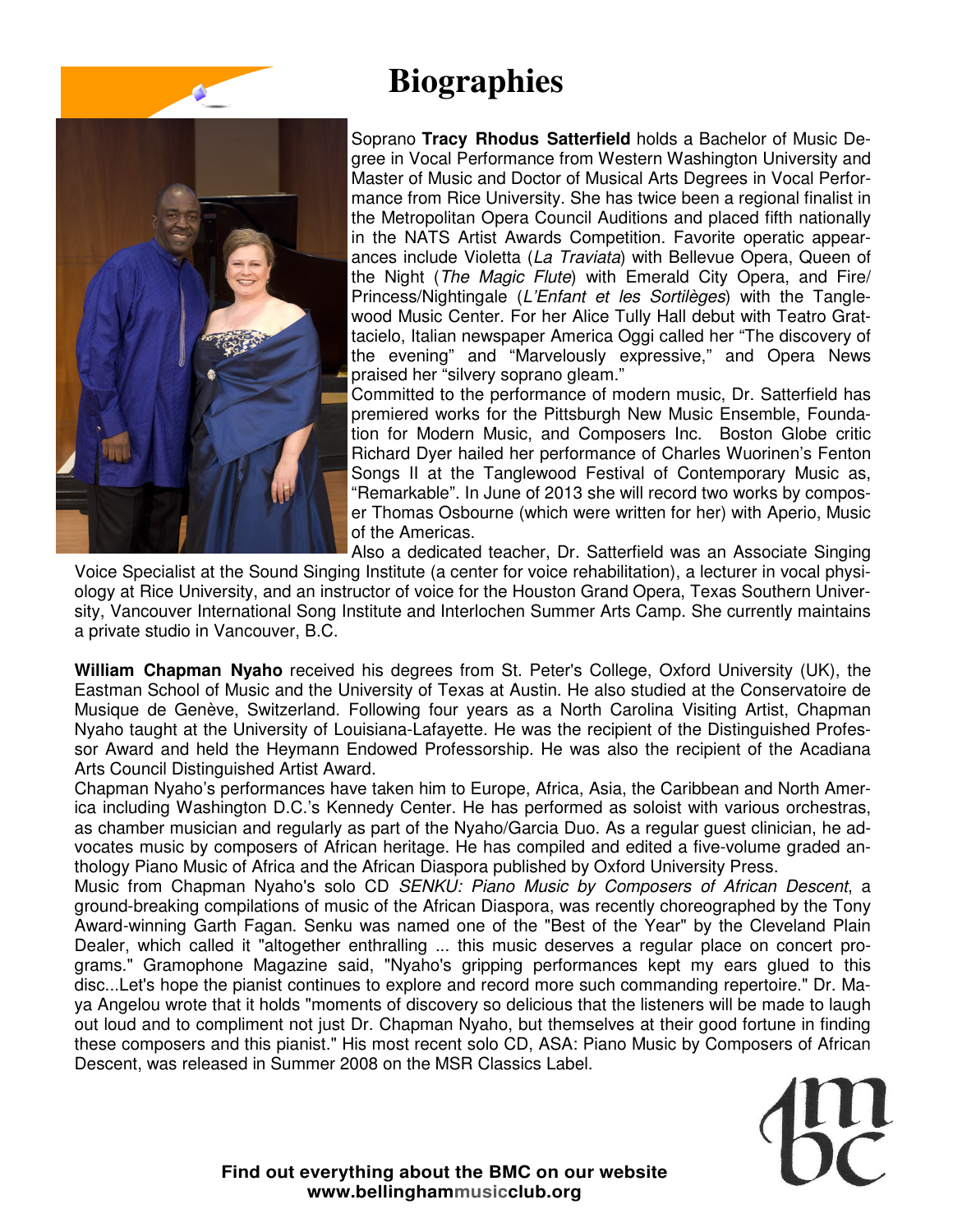|                                                                                                              |                                                                                                                                                                       | Tracy Satterfield, soprano, and William Chapman Nyaho, piano<br><b>ROOTS OF MELODY</b><br>World Folk Influences in Art Song<br><b>Program</b> |                                                  |
|--------------------------------------------------------------------------------------------------------------|-----------------------------------------------------------------------------------------------------------------------------------------------------------------------|-----------------------------------------------------------------------------------------------------------------------------------------------|--------------------------------------------------|
|                                                                                                              | Cinq mélodies populaires grecques<br>Xsipnise petroperdika<br>Pera kato<br>Pios asihis san kamena?<br>N'andzelos ise<br>Yarumbi!                                      | (Song of the Bride)<br>(Over by the Church)<br>(Which Gallant Compares with Me)<br>(Song of the Lentisk Collectors)<br>(Be Gay!)              | <b>Maurice Ravel</b><br>$(1875-1937)$            |
|                                                                                                              | From Six Igbo Songs for Voice and Piano Opus 1<br>Eriri Ngeringe<br>Ite EtipiaEtipia<br>Uyaroma<br>Okpo                                                               |                                                                                                                                               | Joshua Uzoigwe<br>$(1946 - 2005)$                |
|                                                                                                              | <b>From Siete Canciones Populares Españolas</b><br>El Paño Moruno<br>Seguidilla from Murcia<br>Asturiana<br>Jota<br>Nana<br>Cancion                                   | (The Moorish cloth)                                                                                                                           | <b>Manuel de Falla</b><br>$(1876 - 1946)$        |
| From Cinco Canções Nordestinas do Folclore Brasileiro<br>O' Kinimba<br>São João Da Ra Rão<br>Capim Di Pranta |                                                                                                                                                                       |                                                                                                                                               | <b>Francisco Ernani Braga</b><br>$(1868 - 1945)$ |
|                                                                                                              | <b>From Cantata for Voice and Piano</b><br>Recitative (Sometimes I feel like a motherless child)<br>Air (Let us break bread together)<br>Toccata (Ride on King Jesus) | Bellingham Music Club — Wednesday, May 1, 2013                                                                                                | <b>John Daniel Carter</b><br>$(1929-1991)$       |

**Contributions or corrections? Contact the Newsletter Editor: Barbara Hudson at barbi0101@yahoo.com**